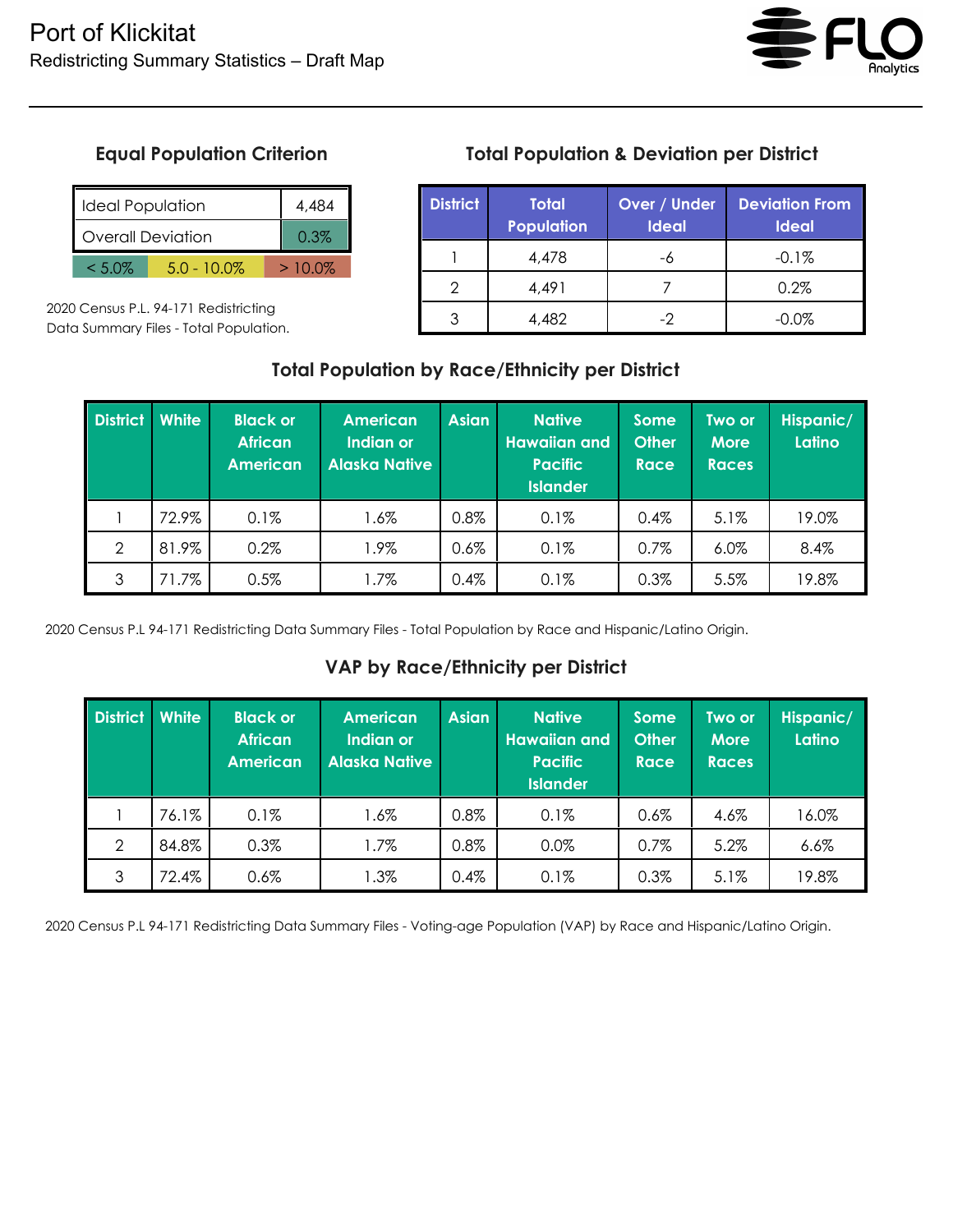

# **CVAP by Race/Ethnicity per District**

| <b>District</b> | <b>White</b> | <b>Black or</b><br><b>African</b><br><b>American</b> | <b>American</b><br><b>Indian or Alaska</b><br><b>Native</b> | <b>Asian</b> | <b>Native Hawaiian</b><br>and Pacific<br><b>Islander</b> | Two or<br><b>More</b><br><b>Races</b> | Hispanic/<br>Latino |
|-----------------|--------------|------------------------------------------------------|-------------------------------------------------------------|--------------|----------------------------------------------------------|---------------------------------------|---------------------|
|                 | 89.1%        | 0.0%                                                 | 0.0%                                                        | 0.2%         | $0.0\%$                                                  | 2.9%                                  | 8.0%                |
| $\mathcal{P}$   | 92.1%        | $1.1\%$                                              | 0.3%                                                        | $.0\%$       | $0.0\%$                                                  | 2.0%                                  | 3.3%                |
| 3               | 84.8%        | 0.1%                                                 | 2.6%                                                        | 0.7%         | 0.0%                                                     | 3.5%                                  | 8.4%                |

2015-2019 American Community Survey Citizen Voting-age Population (CVAP) by Race and Ethnicity Special Tabulation. Rounding of estimates may lead to summation of race/ethnicity percentages not equal to 100% (+/- 1%).

#### **Contiguity Criterion**

Are all districts contiguous at more than a point or by bridge or by regular ferry service? **Yes**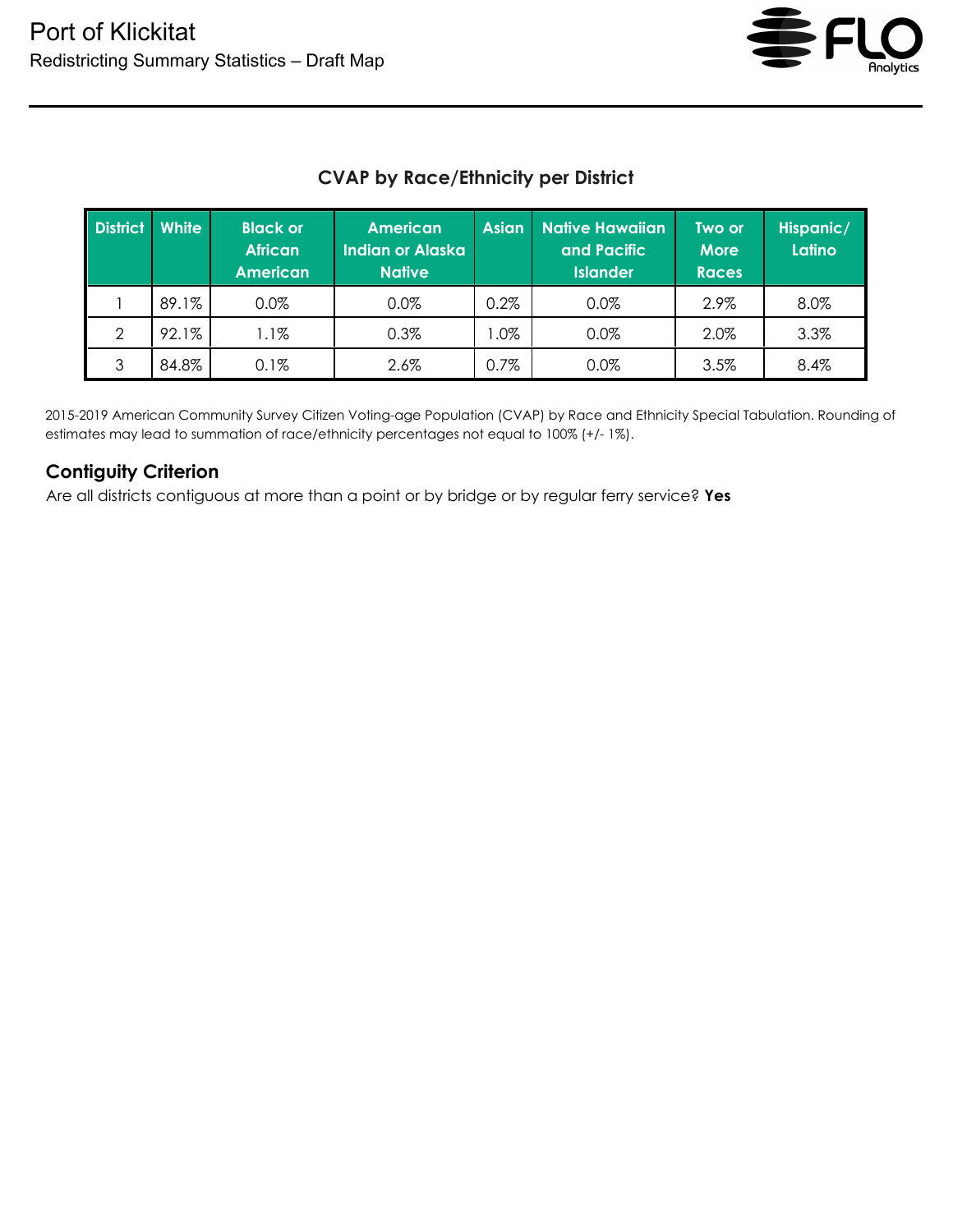

# **Preservation of Geographic Integrity Criteria (i.e., minimize division of cities, communities of interest, etc. based on geographic area)**

| <b>COI</b>                 | Total # of  | # of COIs Preserved in | % of COIs Preserved in   | COIs Not Preserved in Minimum #                         |
|----------------------------|-------------|------------------------|--------------------------|---------------------------------------------------------|
| Category                   | <b>COIS</b> | Minimum Districts      | <b>Minimum Districts</b> | of Districts                                            |
| Voting<br><b>Precincts</b> | 18          | 4                      | 78%                      | Glenwood, Mtn Brook, North Fruit<br>Valley, Pine Forest |

The category "COIs Not Preserved in Minimum # of Districts" includes any geographic entity that is divided, even minimally, by a [district/ward/etc.] boundary.